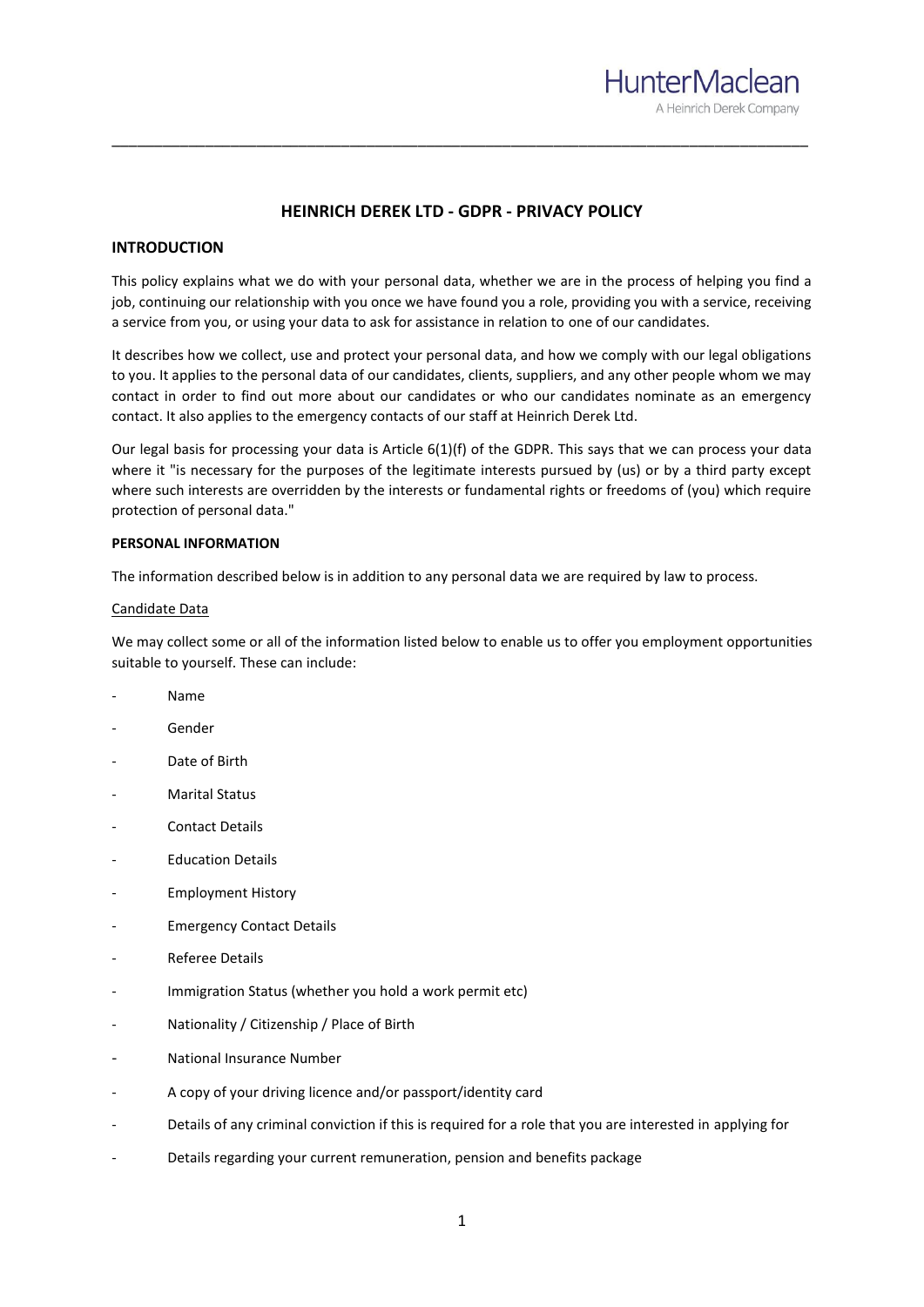

- Information on your needs/wants of your future employment, both collected directly and inferred

\_\_\_\_\_\_\_\_\_\_\_\_\_\_\_\_\_\_\_\_\_\_\_\_\_\_\_\_\_\_\_\_\_\_\_\_\_\_\_\_\_\_\_\_\_\_\_\_\_\_\_\_\_\_\_\_\_\_\_\_\_\_\_\_\_\_\_\_\_\_\_\_\_\_\_\_\_\_\_\_\_\_\_\_\_\_\_\_\_\_

- Any extra information that you choose to tell us
- Any extra information that your referees choose to tell us about you
- Any extra information that our clients may tell us about you or that we find from other third-party sources such as job sites.

*Please note that the above list of categories is not exhaustive.*

We collect candidate personal data in two ways:

- 1. Data that the candidate gives us in order for us to provide a quality and bespoke service to that candidate. This can include:
- Leaving a hard copy of your CV at our office via postal service or by hand
- Emailing your CV to a Heinrich Derek Ltd consultant and/or being interviewed by them face to face or via telephone
- Applying for jobs through a job aggregator that redirects you to Heinrich Derek Ltd.
- 2. Data that we receive from others. This can include:
- Obtaining information about the candidate from third party sources such as LinkedIn and other job sites
- Our clients may share personal information about you to us
- Your referees may disclose personal information about you to us.

Having gained information about the candidate, we use it in three ways;

1. Recruitment activities in placing the correct candidate with the correct vacancy. Below is a list of ways in which we use the candidate information for this purpose (please note this list is not exhaustive).

- Collecting data from you and other sources (as above)
- Storing your details on our database so we can contact you in relation to recruitment
- Updating our stored information on our database as required
- Providing you with our recruitment services to facilitate the recruitment process
- Assessing data about you against vacancies which we think may be suitable for you
- Sending your information to clients in order to apply for jobs or to assess your eligibility for jobs
- Enabling you to submit your CV, apply online for jobs or to subscribe to alerts about jobs we think may be of interest to you
- Carrying out our obligations arising from any contracts entered into between us
- Carrying out our obligations arising from any contracts entered into between Heinrich Derek Ltd and third parties in relation to your recruitment
- Facilitating our payroll and invoicing processes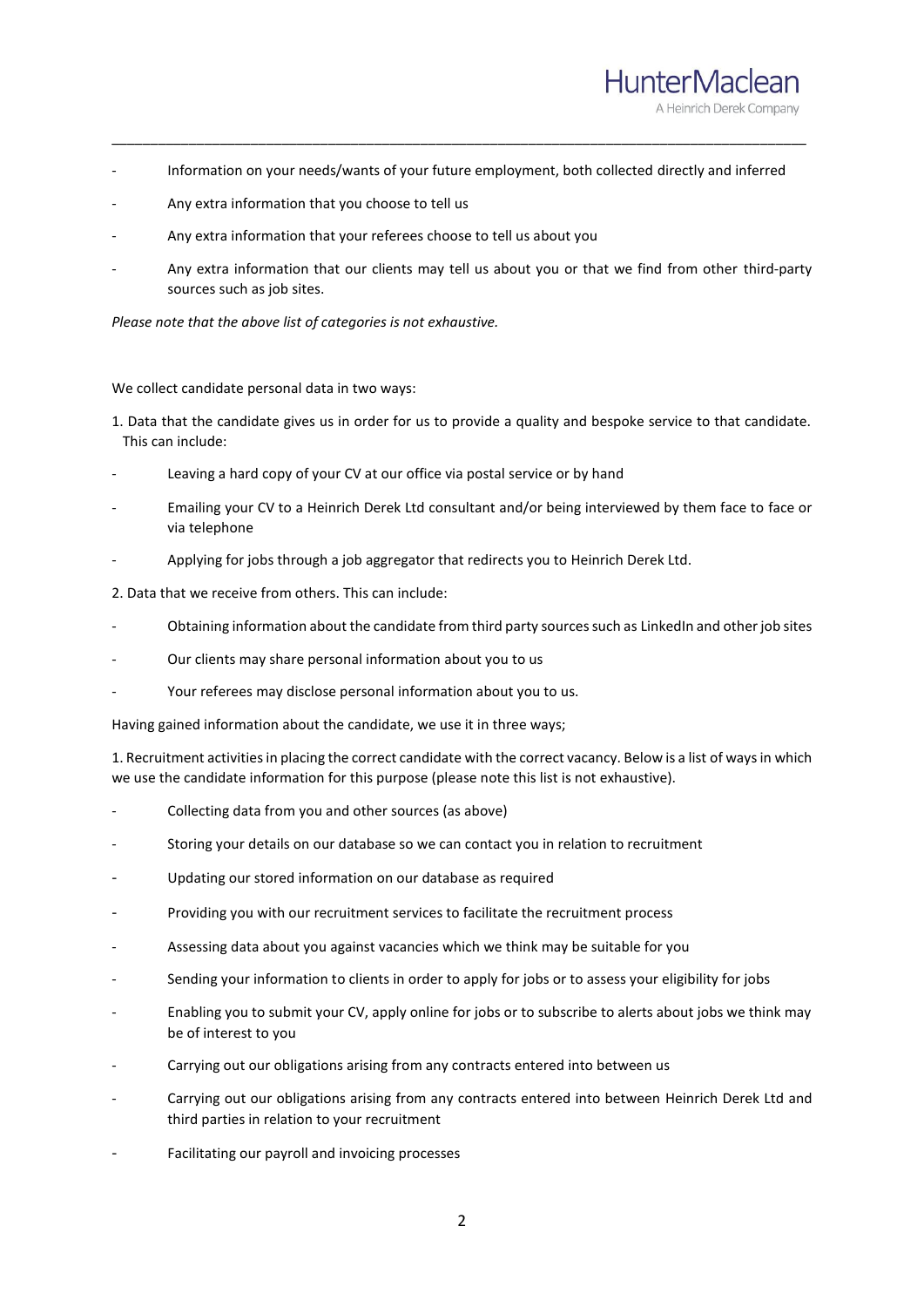- Verifying details you have provided using third party resources (such as psychometric evaluations or skills test) or to request information (such as references, qualifications and potentially any criminal convictions, to the extent that this is appropriate)

\_\_\_\_\_\_\_\_\_\_\_\_\_\_\_\_\_\_\_\_\_\_\_\_\_\_\_\_\_\_\_\_\_\_\_\_\_\_\_\_\_\_\_\_\_\_\_\_\_\_\_\_\_\_\_\_\_\_\_\_\_\_\_\_\_\_\_\_\_\_\_\_\_\_\_\_\_\_\_\_\_\_\_\_\_\_\_\_\_\_

**HunterMaclean** 

A Heinrich Derek Company

- Complying with our legal obligations with the detection of crime or the collection of taxes or duties

# **We may use your personal data for the above purposes if we feel it is necessary for our legitimate interests. If you are not happy about this, in certain circumstances you have the right to object.**

2. *Marketing activities* such as sending you information that we think you may find interesting, or to ask for your help with connecting with other candidates with jobs. Below is a list of ways in which we use the candidate information for this purpose (please note this list is not exhaustive).

- To enable us to develop and market other products and or services
- Market our full range of recruitment services to you
- Send you details of reports, promotions, offers, networking and client events and general information about the industry sectors that may be of interest

3. Equal opportunities monitoring/sensitive personal data. Some of the information we collect about you may come under the umbrella of "diversity information" (i.e. ethnic background, gender, disability, age, religion or other similar beliefs, and/or social-economic background). Where appropriate/necessary, we may use this information to monitor our compliance with our equal opportunities policy. We may also disclose this to clients where it is contractually required, or the client specifically requests such information to enable them to comply with their own employment processes. However, before we give them such information, we will ask for your consent by offering you an opt-in. This means that you have to explicitly and clearly tell us that you agree to us collecting and using this information.

We may also collect other sensitive personal data about you such as health-related/religious affiliation/any criminal convictions if this is required for a role that you are interested in being put forward for. Again, we will never do this without your specific consent. If you are not happy about this, you have the right to withdraw your consent.

Additionally, in more unusual circumstances, we may use your personal data to help us to establish, exercise or defend any legal claims.

It is important that the personal information we hold about you is accurate and current. Please keep us informed if your personal information changes during the period for which we hold your data.

# Client Data

We need to have your contact details (or the details of individual contacts at your organisation such as their names, telephone numbers, email addresses) to enable us to ensure our business relationship runs smoothly. We may also hold extra information that someone in your organisation has chosen to tell us.

We collect client personal detail in two ways:

1. Data that we receive directly from you when

- You contact us proactively by phone/email or other communication
- We contact you by phone/email or other communication or through our consultants' business development activities more generally.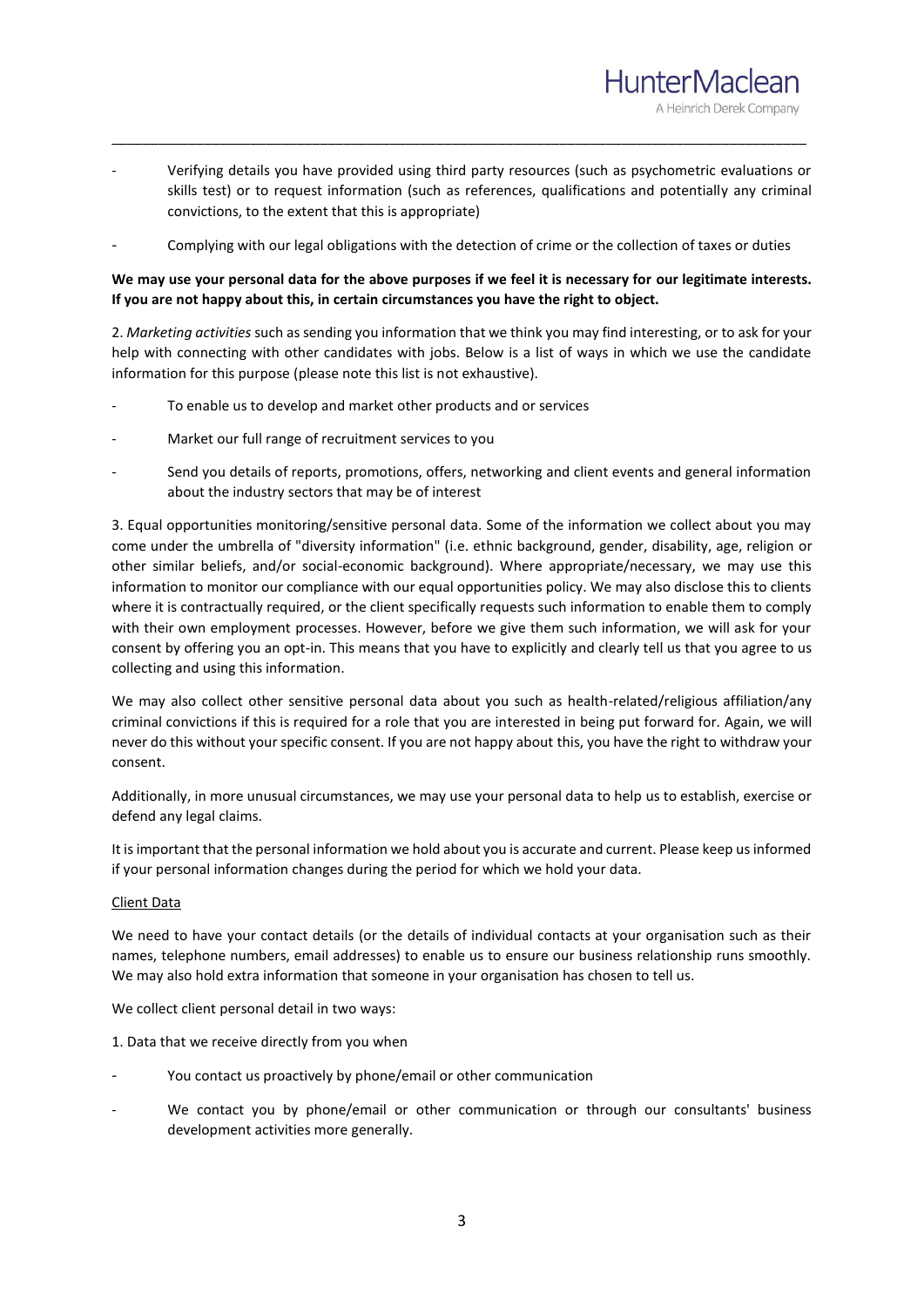#### 2. Data that we receive from other sources, for example

We may seek more information about you or your colleagues from other sources by way of due diligence or other market intelligence

\_\_\_\_\_\_\_\_\_\_\_\_\_\_\_\_\_\_\_\_\_\_\_\_\_\_\_\_\_\_\_\_\_\_\_\_\_\_\_\_\_\_\_\_\_\_\_\_\_\_\_\_\_\_\_\_\_\_\_\_\_\_\_\_\_\_\_\_\_\_\_\_\_\_\_\_\_\_\_\_\_\_

HunterMaclean

A Heinrich Derek Company

- From our candidates to the extent that they provide us with your details to act as a referee for them.
- Your referees may disclose personal information about you to us.

Having gained information about the client, we may use it in two ways;

1. *Recruitment activities.* As a recruitment agency our priority is placing the right candidates in front of our clients. In order to do this, we use any data on our clients as below (please note this list is not exhaustive).

- Storing your details (updating them when necessary) on our database so we can contact you in relation to recruitment activities
- Keeping records of our conversations and meetings so we can better target our services to you

2. *Establish, Exercise or Defend a Legal Claim.* In unusual circumstances, we may use your personal data to help us to establish, exercise and defend any legal claims.

It is important that the personal information we hold about you is accurate and current. Please keep us informed if your personal information changes during the period for which we hold your data.

#### Supplier Data

We will collect details for our contacts within your organisation such as names, telephone numbers, email addresses and bank details so we can pay you. We may also hold extra information that someone in your organisation has chosen to tell us.

Having gained information about our suppliers, we may use it in the following ways;

1. To store and update when necessary, your details on our database, so that we can contact you in relation to our agreements.

2. To offer services to you or to obtain support and services from you.

3. To perform certain legal obligations

4. In more unusual circumstances, to help us to establish, exercise or defend legal claims.

It is important that the personal information we hold about you is accurate and current. Please keep us informed if your personal information changes during the period for which we hold your data.

# Referees/Emergency Contacts

We require from referees that they know our candidate or prospective member of staff. Emergency contact details give us somebody to contact in case of emergency. For both referees and emergency contact, we require contact details such as name, email address and telephone numbers.

We will only use the information that our candidates/staff members give us for the following:

- If our candidates/staff put you down on our form as an emergency contact, we'll contact you in the case of an accident or emergency affecting them
- If our candidate/staff or a prospective member of staff gives us your details as a referee, we may contact you to take up a reference.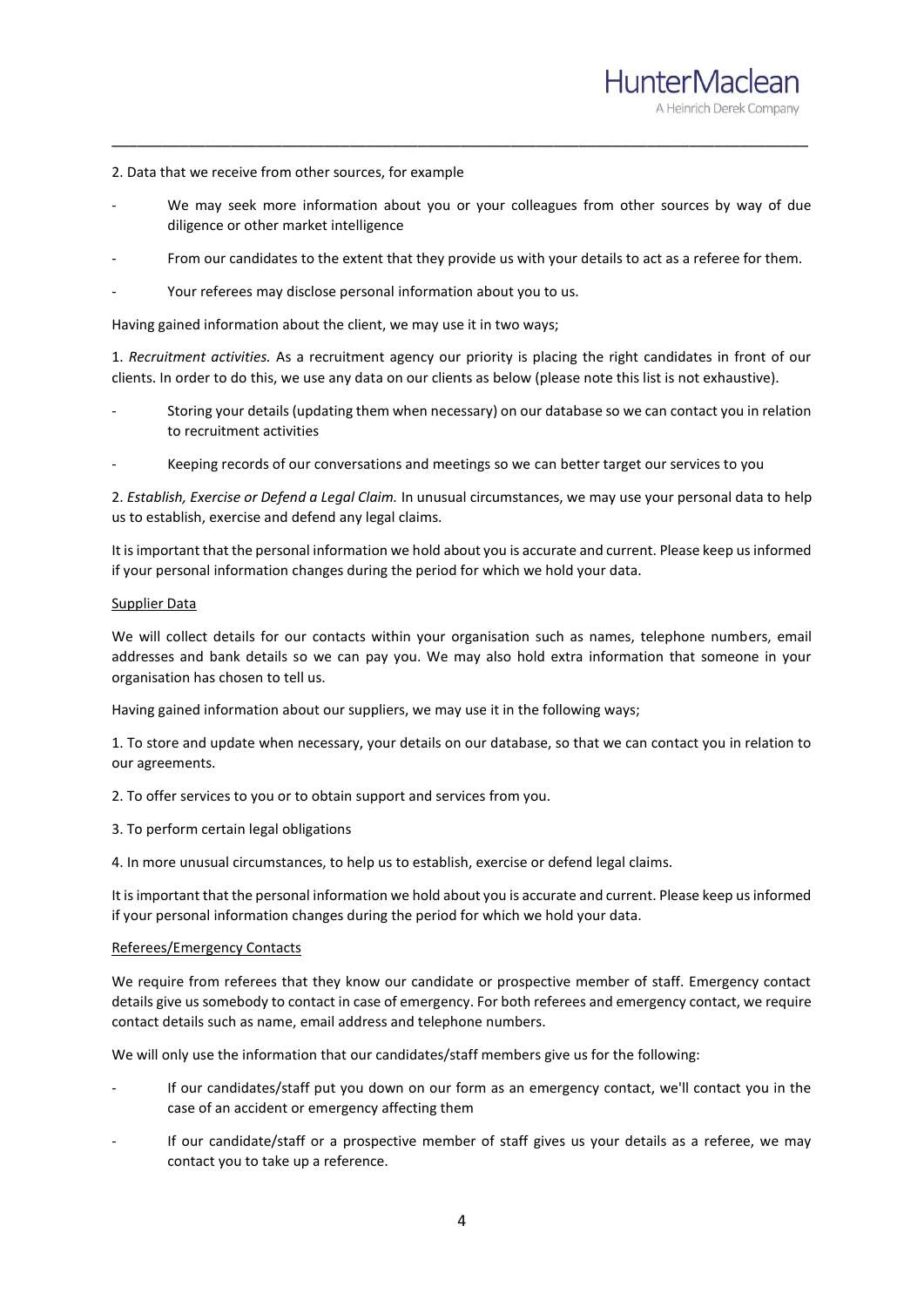

#### **WHO DO WE SHARE YOUR PERSONAL DATA WITH?**

Where appropriate we may share your personal data with the following:

- Individuals and organisations who hold information related to your reference or application to work with us, such as current, past or prospective employers, educators and examining bodies and employment and recruitment agencies

\_\_\_\_\_\_\_\_\_\_\_\_\_\_\_\_\_\_\_\_\_\_\_\_\_\_\_\_\_\_\_\_\_\_\_\_\_\_\_\_\_\_\_\_\_\_\_\_\_\_\_\_\_\_\_\_\_\_\_\_\_\_\_\_\_\_\_\_\_\_\_\_\_\_\_\_\_\_\_\_\_\_\_\_\_\_\_\_\_\_

- Tax, audit or other authorities when the law/regulation requires us to share this data
- Third party service providers who perform functions on our behalf (i.e. business associates, professional advisers, technical support functions etc)
- Third party outsourced IT and document storage providers where we have an appropriate processing agreement in place.

In the case of candidates, we may share your data with the following:

- Potential employers and other recruitment organisations to increase your chances of finding employment
- Third party partners, job boards and job aggregators where we consider this will improve the chances of finding you the right job
- Third parties who we have retained to provide services such as reference, qualification and criminal convictions check.
- If Heinrich Derek Ltd merges with or is acquired by another business or company in the future (or is in meaningful discussions about such a possibility), we may share your personal data with the future owners of the business/company.

#### **HOW DO WE SAFEGUARD YOUR PERSONAL DATA?**

Heinrich Derek Ltd is committed to taking every reasonable and appropriate steps to protect the personal information that we hold from misuse, loss or unauthorised access. We do this by having in place a range of appropriate technical and organisational measures. These include measures to deal with any suspected data breach.

If you suspect any misuse or loss of or unauthorised access to your personal information, please let us know immediately.

#### **HOW LONG DO WE KEEP YOUR PERSONAL DATA FOR?**

We will delete your personal data from our systems if we have not had any meaningful contact with you (or where you are working for or with), for two years (or longer if we believe in good faith that the law/relevant regulators require us to do so).

For those candidates whose services are provided via a third-party company or other entity, meaningful contact with you means meaningful contact with the company or entity that supplies your services. When we are notified that the company/entity no longer has a relationship with you, we will retain your data for no longer than two years from that point.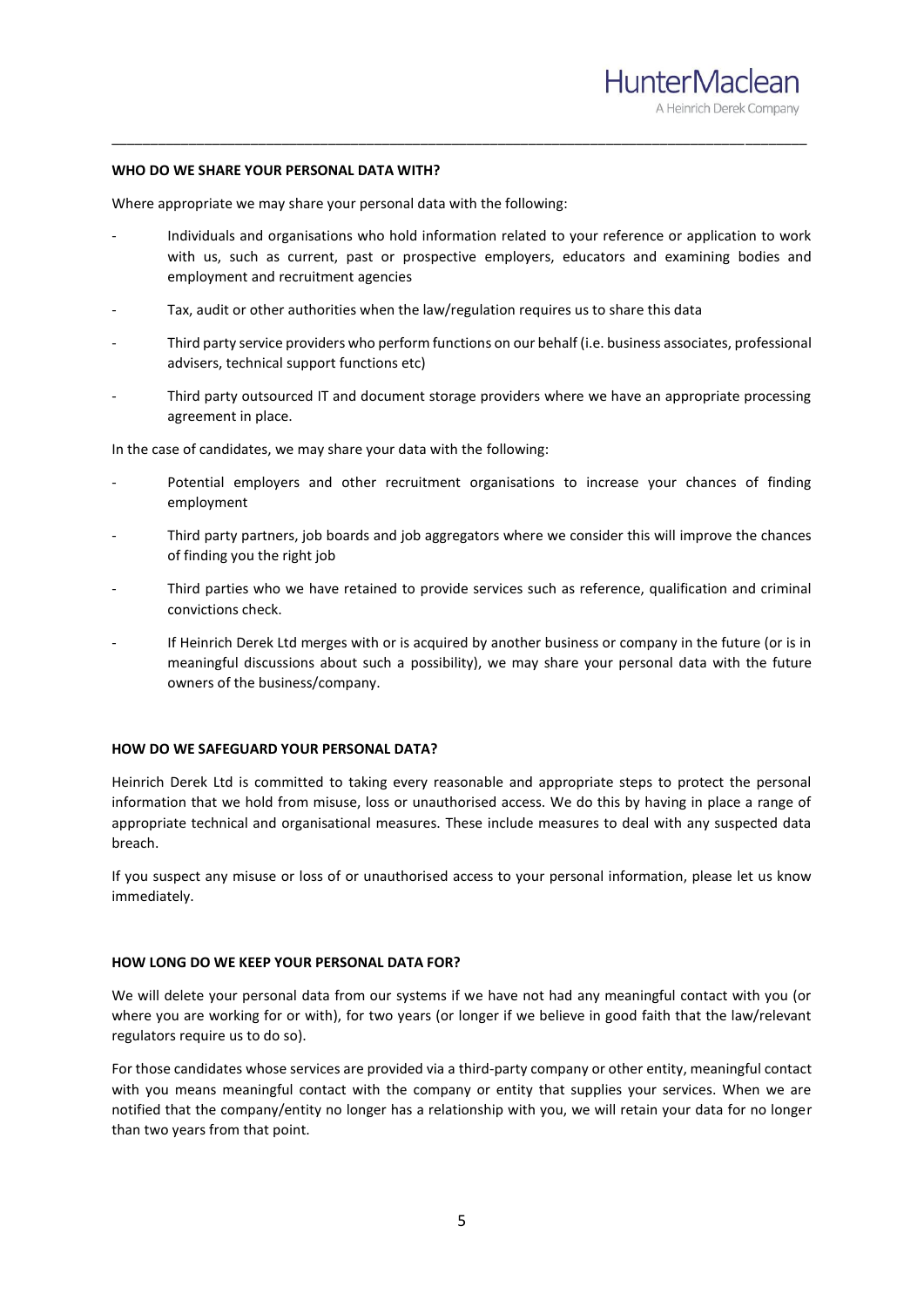Meaningful contact means communication between us either verbal or written or where you are actively engaging with us. If you are a candidate and submit your CV to us we will consider this to be meaningful contact. We will also consider it meaningful contact if you communicate with us regarding potential roles either by verbal or written communication.

\_\_\_\_\_\_\_\_\_\_\_\_\_\_\_\_\_\_\_\_\_\_\_\_\_\_\_\_\_\_\_\_\_\_\_\_\_\_\_\_\_\_\_\_\_\_\_\_\_\_\_\_\_\_\_\_\_\_\_\_\_\_\_\_\_\_\_\_\_\_\_\_\_\_\_\_\_\_\_\_\_\_\_\_\_\_\_\_\_\_

HunterMaclean

A Heinrich Derek Company

# **CONSENT**

In certain circumstances, we are required to obtain your consent to the processing of your personal data in relation to certain activities. Depending on exactly what we are using your information for, this consent will be opt-in consent or soft opt-in consent.

Article 4(11) of the GDPR states that opt-in consent is "*any freely given, specific, informed and unambiguous indication of the data subject's wishes by which he or she, by a statement or by a clear affirmative action, signifies agreement to the processing of personal data relating to him or her".*

## This means

- You have to give us your consent freely, without us putting you under any type of pressure
- You have to know what you are consenting to
- You should have control over which processing activities you consent to and which you don't
- You need to take positive and affirmative action in giving us your consent

We will keep records of the consents that you have given us in this way.

We are able to rely on soft opt-in consent for marketing products or services to you which are related to the recruitment services we provide as long as you do not actively opt-out from these communications.

As we have mentioned, you have the right to withdraw your consent to these activities.

# **HOW CAN YOU ACCESS, AMEND OR TAKE BACK THE PERSONAL DATA THAT YOU HAVE GIVEN TO US?**

One of the GDPR's main objectives is to protect and clarify the rights of EU citizens and individuals in the EU with regards to data privacy. This means that you retain various rights in respect of your data, even once you have given it to us. To get in touch about your rights, please email your enquiry to [consultant@huntermaclean.co.uk](mailto:consultant@huntermaclean.co.uk) We will seek to deal with your request without delay and in any event within one month (subject to any extensions to which we are lawfully entitled). We may keep a record of your communications to help us resolve any issues that you raise.

#### Right to Object

This enables you to object to us processing your personal data where we do so for one of the following four reasons:

- Our legitimate interests
- To enable us to perform a task in the public interest or exercise official authority
- To send you direct marketing materials
- For scientific, historical, research or statistical purposes.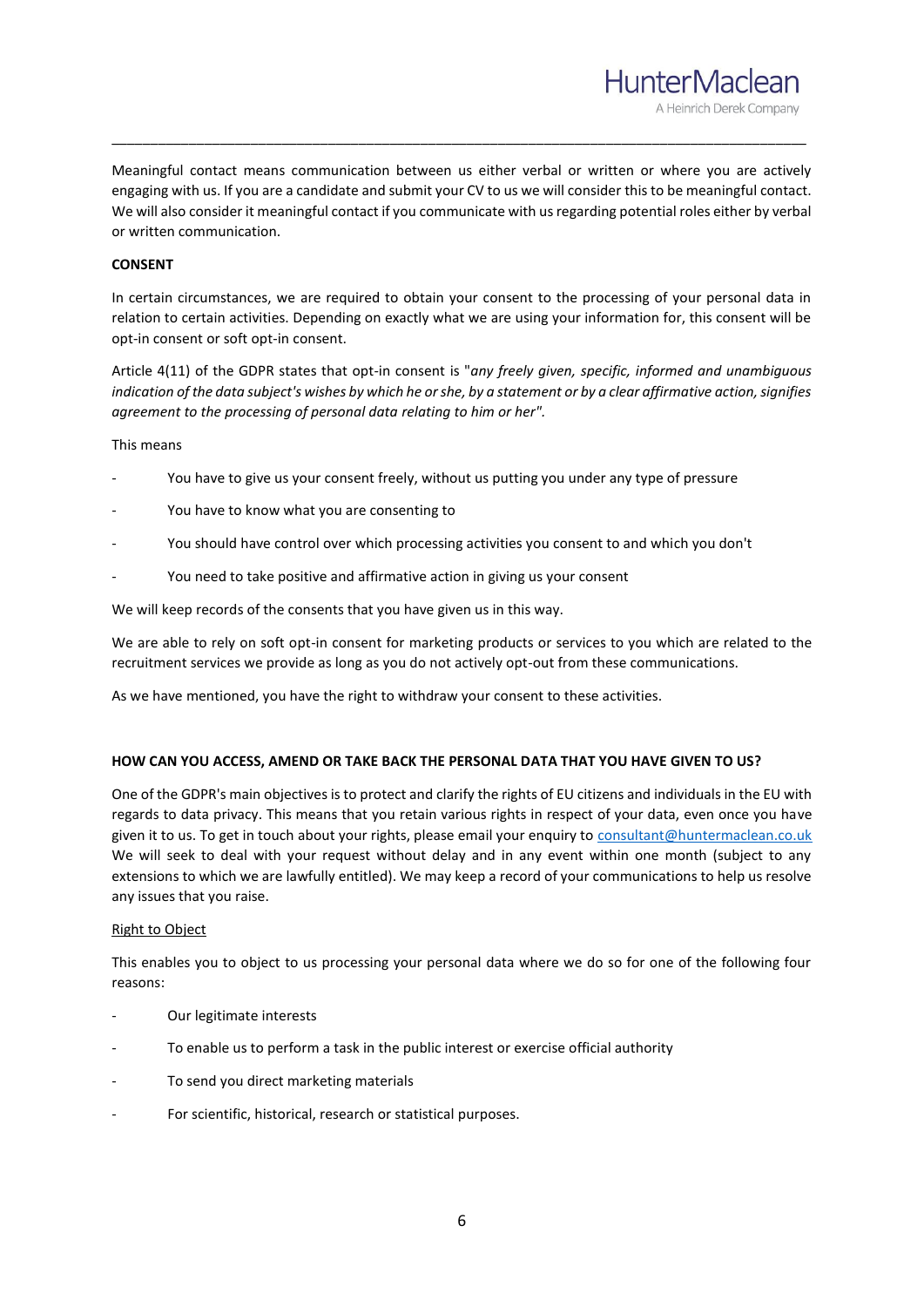The legitimate interests and direct marketing categories are most likely to apply to our candidates, clients and suppliers. If your objection relates to us processing your personal data because we deem it necessary for your legitimate interests, we must act on your objection by ceasing the activity in question unless

\_\_\_\_\_\_\_\_\_\_\_\_\_\_\_\_\_\_\_\_\_\_\_\_\_\_\_\_\_\_\_\_\_\_\_\_\_\_\_\_\_\_\_\_\_\_\_\_\_\_\_\_\_\_\_\_\_\_\_\_\_\_\_\_\_\_\_\_\_\_\_\_\_\_\_\_\_\_\_\_\_\_\_\_\_\_\_\_\_\_

HunterMaclean

A Heinrich Derek Company

- We can show that we have compelling legitimate grounds for processing which overrides your interests
- We are processing your data for the establishment, exercise or defence of a legal claim.

If your objections relates to direct marketing, we must act on your objection by ceasing this activity.

# Right to Withdraw Consent

Where we have obtained your consent to process your personal data, you may withdraw this consent at any time and we will cease to carry out the particular activity that you previously consented to unless we consider that there is an alternative reason to justify our continued processing of your data in which case we will inform you of this condition.

# Data Subject Access Requests (DSAR)

You may ask us to confirm what information we hold on you at any time and request us to modify, update or delete this information. We may ask you to verify your identify and for more information about your request. If we provide you with access to the information we hold about you, we will not charge you for this unless your request is "manifestly unfounded or excessive". Where we are legally permitted to do so, we may refuse your request however we will always tell you the reasons for doing so.

## Right to Erasure

You have the right to request that we erase your personal data in certain circumstances. Normally the information must meet one of the following:

- The data is no longer necessary for the purpose for which we originally collected and/or processed them
- Where previously given, you have withdrawn your consent to us processing your data, and there is no other valid reason for us to continue processing
- The data has been unlawfully processed (i.e. in a manner which does not comply with the GDPR)
- It is necessary for the data to be erased in order for us to comply with our legal obligations as a data controller
- If we process the data because we believe it necessary to do so for our legitimate interests, you object to the processing and we are unable to demonstrate overriding legitimate grounds for our continued processing.

We would only be entitled to refuse the comply with your request for one of the following reasons:

- To exercise the right of freedom of expression and information;
- To comply with legal obligations or for the performance of a public interest task or exercise of official authority
- For public health reasons in the public interest
- For archival, research or statistical purposes
- To exercise or defend a legal claim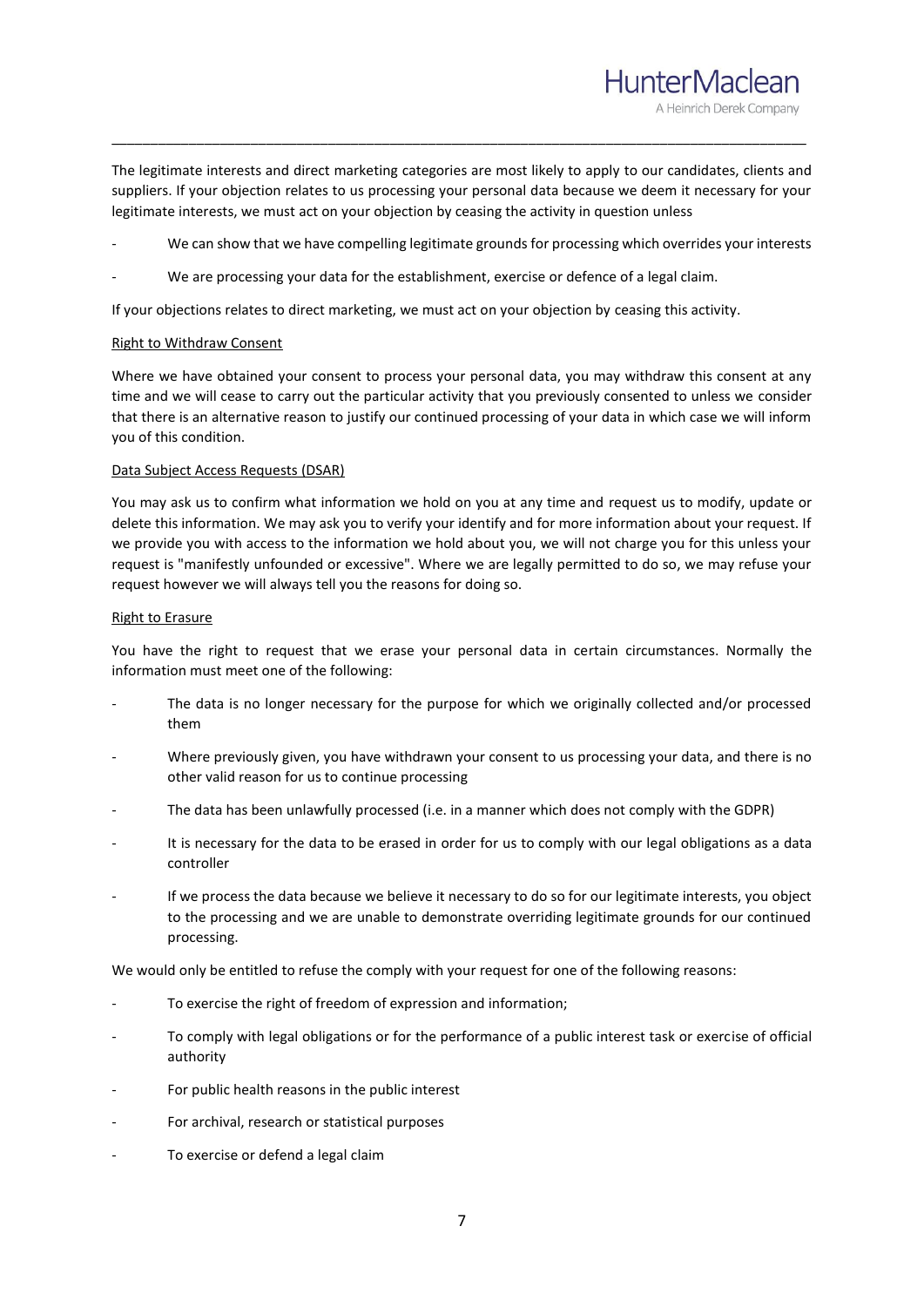When complying with a valid request for the erasure of data we will take all reasonably practicable steps the delete the relevant data.

\_\_\_\_\_\_\_\_\_\_\_\_\_\_\_\_\_\_\_\_\_\_\_\_\_\_\_\_\_\_\_\_\_\_\_\_\_\_\_\_\_\_\_\_\_\_\_\_\_\_\_\_\_\_\_\_\_\_\_\_\_\_\_\_\_\_\_\_\_\_\_\_\_\_\_\_\_\_\_\_\_\_\_\_\_\_\_\_\_\_

HunterMaclean

A Heinrich Derek Company

## Right to Restrict Processing

You have the right to request that we restrict our processing of your personal data in certain circumstances. This means that we can only continue to store your data and will not be able to carry out any further processing activities with it until either

- One of the circumstances listed below is resolved
- You consent
- Further processing is necessary for either the establishment, exercise or defence of legal claims, the protection of the rights of another individual, or reasons of important EU or Member State public interest.

The circumstances in which you are entitled to request that we restrict the processing of your personal data are

- Where you dispute the accuracy of the personal data that we are processing about you. In this case, our processing about you. In this case our processing of your personal data will be restricted for the period during which the accuracy of the data is verified
- Where you object to our processing of your personal data for our legitimate interests. Here you can request that the data be restricted while we verify our grounds for processing your personal data
- Where our processing of your data is lawful, but you would prefer us to restrict our processing of it rather than erasing it
- Where we have no further need to process your personal data, but you require the data to establish, exercise or defend legal claims

Where we have shared your personal data with third parties, we will notify them about the restricted processing unless this is impossible or involves disproportionate effort.

# Right to Rectification

You have the right to request that we rectify any inaccurate or incomplete personal data that we hold about you. If we have shared this personal data with third parties, we will notify them about the rectification unless this is impossible or involves disproportionate effort. Where appropriate we will also tell you which third parties we have disclosed the inaccurate or incomplete data to. Where we think that it is reasonable for us not to comply with your request, we will explain our reasons for this decision.

# **ESTABLISHING, EXERCISING OR DEFENDING LEGAL CLAIMS**

Sometimes it may be necessary for us to process personal data and where appropriate and in accordance with local laws and requirements, sensitive personal data in connection with exercising or defending legal claims. Article 9(2)(f) of the GDPR allows this where the processing *"is necessary for the establishment, exercise or defence of legal claims or whenever courts are acting in their judicial capacity".*

This may arise for example where we need to take legal advice in relation to legal proceedings or are required by law to preserve or disclose certain information as part of the legal process.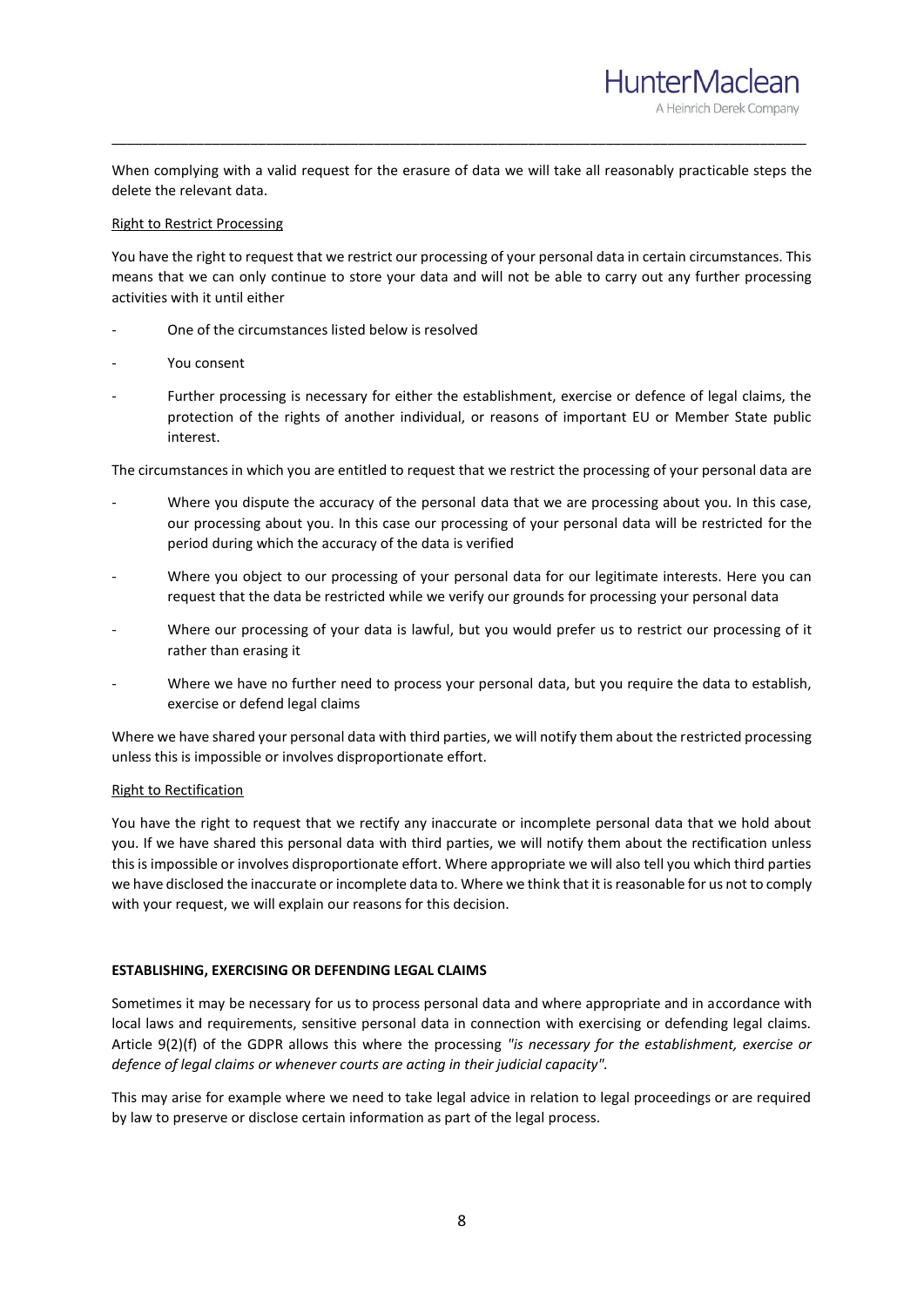## **HOW TO CONTACT US**

#### If you wish to

- Access, amend or take back the personal data that you have given to us
- If you suspect any misuse or loss of or unauthorised access to your personal information
- Withdraw your consent to the processing of your personal data (where consent is the legal basis on which we process your personal data)

\_\_\_\_\_\_\_\_\_\_\_\_\_\_\_\_\_\_\_\_\_\_\_\_\_\_\_\_\_\_\_\_\_\_\_\_\_\_\_\_\_\_\_\_\_\_\_\_\_\_\_\_\_\_\_\_\_\_\_\_\_\_\_\_\_\_\_\_\_\_\_\_\_\_\_\_\_\_\_\_\_\_\_\_\_\_\_\_\_\_

Suggest any comments to the Privacy Policy.

Please contact us at Heinrich Derek Ltd, 51 Green Street, Milton Malsor, Northamptonshire, NN7 3AT or alternatively send an email t[o consultant@huntermaclean.co.uk](mailto:consultant@huntermaclean.co.uk)

## **RIGHT TO LODGE A COMPLAINT WITH A SUPERVISORY AUTHORITY**

Details of your local supervisory authority:

Information Commissioner's Office (ICO) Wycliffe House Water Lane Wilmslow Cheshire SK9 5AF

[www.ico.org.uk](http://www.ico.org.uk/)

Phone: 0303 123 1113

## **GLOSSARY OF TERMS**

## **Candidates**

Includes applicants for all roles advertised or promoted by Heinrich Derek Ltd including permanent, part-time and temporary positions and freelance roles with Heinrich Derek Ltd.'s clients as well as people who have supplied a speculative CV to Heinrich Derek Ltd not in relation to a specific job.

# Clients

Heinrich Derek Ltd.'s customers, clients and others to whom Heinrich Derek Ltd provides services in the course of its business.

#### Delete

While we will endeavour to permanently erase your personal data once it reaches the end of its retention period or where we receive a valid request form you do to so, some of your data may still exist within our systems (for example if it is waiting to be overwritten).

#### General Data Protection Regulation (GDPR)

A European Union statutory instrument which aims to harmonise European data protection laws. It has an effective date of 25 May 2018 and any references to it should be construed accordingly to include any national legislation implementing it.